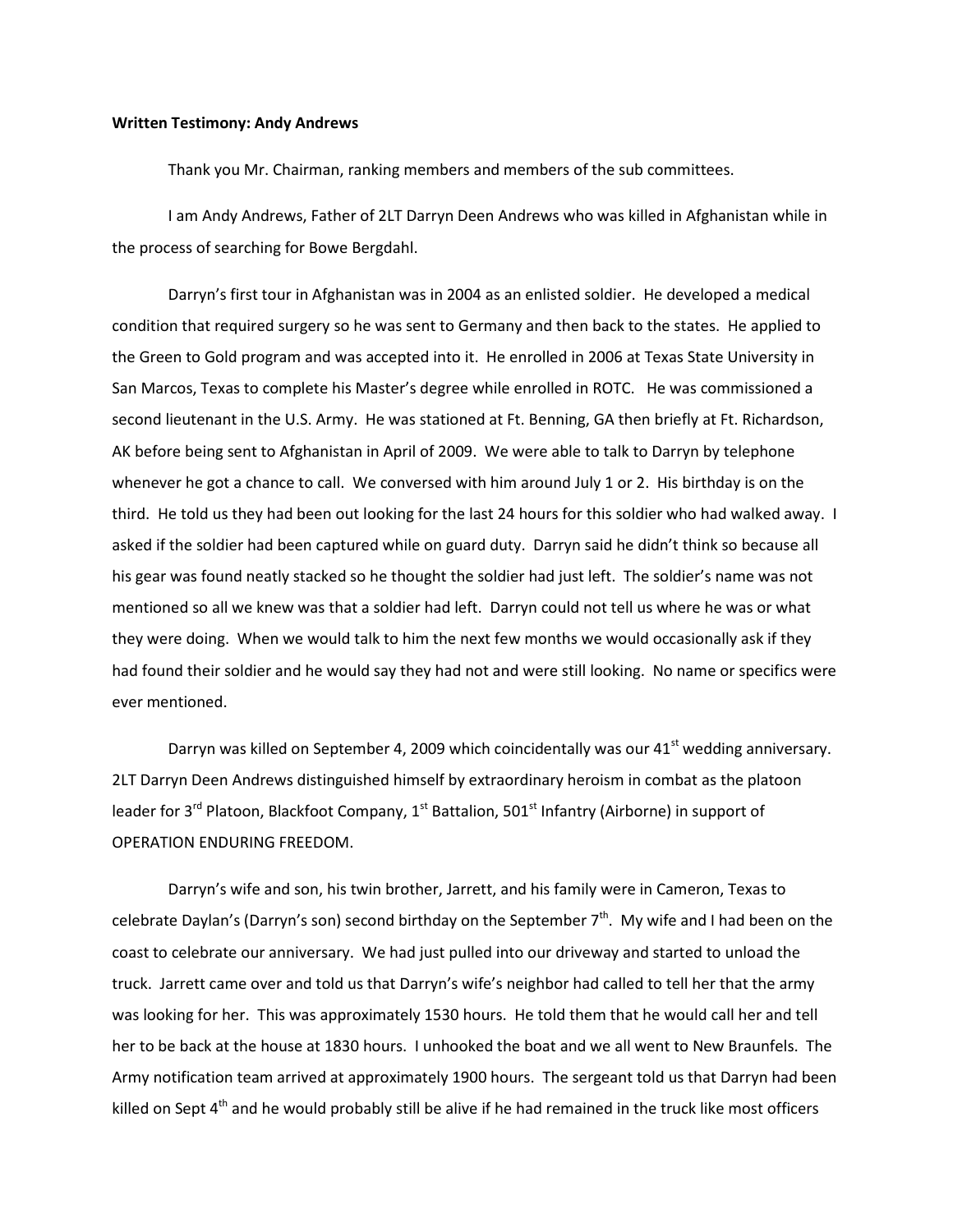would have instead of getting out of the truck to help get it out of the hole the IED had made. We were told he had saved soldiers' lives when he spotted an enemy combatant fire a RPG, shoved others out of the way and alerted other soldiers. Darryn took a direct hit from the RPG.

We attended a memorial service for Darryn and the soldiers of the  $501<sup>st</sup>$  killed on this deployment on or about September 13. During the days in Anchorage Darryn's commanding officer Lt. Colonel Baker's wife hosted a luncheon for us. At the luncheon Darryn's captain, Capt. Silvino Silvino Sandoval told us exactly how Darryn was killed. He stated that they were on a mission to locate a high interest Taliban and were passing through a village. The road had walls on each side and room to maneuver was limited. The lead vehicle hit an IED and was disabled. Because of the walls on each side of the road going around the vehicle was not possible. Soldiers got out to assess damage and get the vehicle out of the hole. Darryn had SSG Zavodny and PFC Martinec with him. Darryn saw the enemy combatant step from behind a wall and fire a RPG. Darryn yelled "RPG!!!" and pushed Zavodny and Martinec to the ground. Darryn took a direct hit from the RPG. SSG Zavodny received some damage to his ears. PFC Martinec survived to be airlifted to Germany but died a few days later. Lt. Andrews' warning gave his men time to seek cover preventing more severe injuries and loss of life. At no time was it mentioned they were engaged is searching for private Bergdahl during this mission or any other mission.

On February 12, 2010 2LT Darryn Deen Andrews was posthumously awarded the Silver Star for his heroic actions. During this ceremony the Cameron Independent School District renamed the Cameron Elementary/Junior High library the "2LT Darryn Deen Andrews Memorial Library". The narrative of the Silver Star documentation states that Lt Darryn Andrews was killed as Captain Silvino described. At no point in the document is the search for Pvt. Bergdahl mentioned.

When Bergdahl was portrayed on television as having served with honor and distinction as stated by Susan Rice the soldiers who were there contacted my wife to make sure she knew they understood what a hero was and what was not and Bergdahl's walking away was a contributing factor in Darryn's death. Darryn and Bowe Bergdahl were not in the same platoon. Bergdahl was in the second platoon and Darryn was the leader of the third platoon. The soldiers told us that everybody was searching for Bergdahl. Six soldiers who were serving with Darryn at the time of his death have confirmed with my wife and me that when Darryn was killed while on a mission to find Bergdahl. A member of Army intelligence who was there at the same time Darryn was came to our house last week and told us everyone based in the vicinity was instructed to search for Bergdahl every time they went